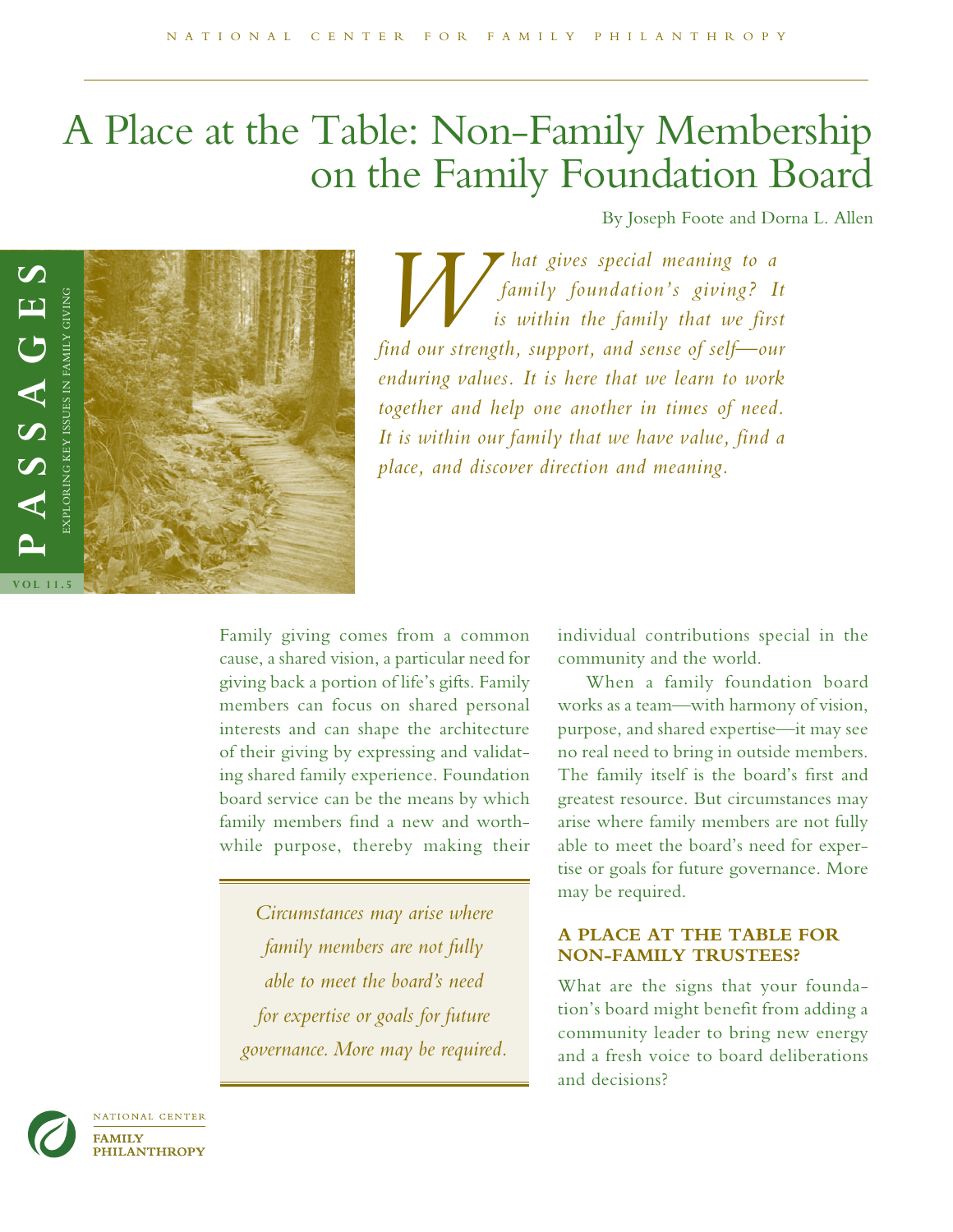"The National Center gets many calls from families about issues related to board composition," says Virginia Esposito, president of the National Center for Family Philanthropy. "Should we add trustees who are not family members? What are the reasons to do so, or not to do so? What are the main challenges we can expect? And what is the best process for bringing new non-family trustees on to the existing board?" These questions offer an excellent starting point for discussion.

Some family foundations have never had an outside trustee on the board and don't want one. Others have had non-family trustees since their inception—either a friend or business associate of the founder, a trusted lawyer or accountant, or a program expert or local community leader respected by the family.

In fact, it's not unusual for family foundations to have board members who are not related to the family. According to the Council on Foundations' *2010* study, "Board Composition and Compensation," as many as one-third of family foundation trustees among Council members responding to the survey were not related to the donor family.

It's also useful to keep in mind that, while families are forever, foundation trustees will come and go. In light of this, many families adopt a bylaw requiring that the board maintain a majority of family—even blood-line descendants of the founder—to ensure long-term family involvement in the foundation. The Conrad N. Hilton Foundation, long an advocate of outside trustees, did exactly this a few years ago; it now requires that a majority of the board consists of direct descendants of Conrad Hilton. (See Box on page 13-14 for details and options for how to ensure family involvement on the board for the long-term.)

#### **A Note on Terms**

Please note that the term "trustee" is used in this paper to refer generically to any full member of the legal governing body of a family foundation, whether a corporation or trust. So "trustee" also embraces "director" in our meaning.

*While families are forever, foundation trustees will come and go.*

#### **KEEP YOUR EYES ON THE PRIZE**

Esposito suggests that it's important for any family foundation thinking about bringing on non-family trustees to approach the matter of board composition with their eyes on the prize, rather than on related—but tangential—issues. "For some people, it's about how the foundation got started," she observes. "For others, it might involve a transition to the next generation, or wanting to diversify the board, or appointing the CEO to the board." Esposito notes that these issues, while related, do not get at the basic questions regarding board composition. "Somebody should say, 'This isn't about whether we should have a diverse board, or whether the CEO should be on the board, or whether we need community people because the family has spread across the country and doesn't live here anymore.'"

Rather, Esposito says, the questions family board members need to think about are: *What are we trying to do as a foundation? What kinds of resources and expertise do we need to be successful? And what type of board will give us the best shot at success?*

#### **DEFINING SUCCESS**

In answering these questions, the family's focus should be on good governance. A research team led by Kelin Gersick found that family foundations are likely to invest signifcantly more time and resources in grantmaking, rather than governance. His book *Generations of Giving*, a product of the National Center's research initiative on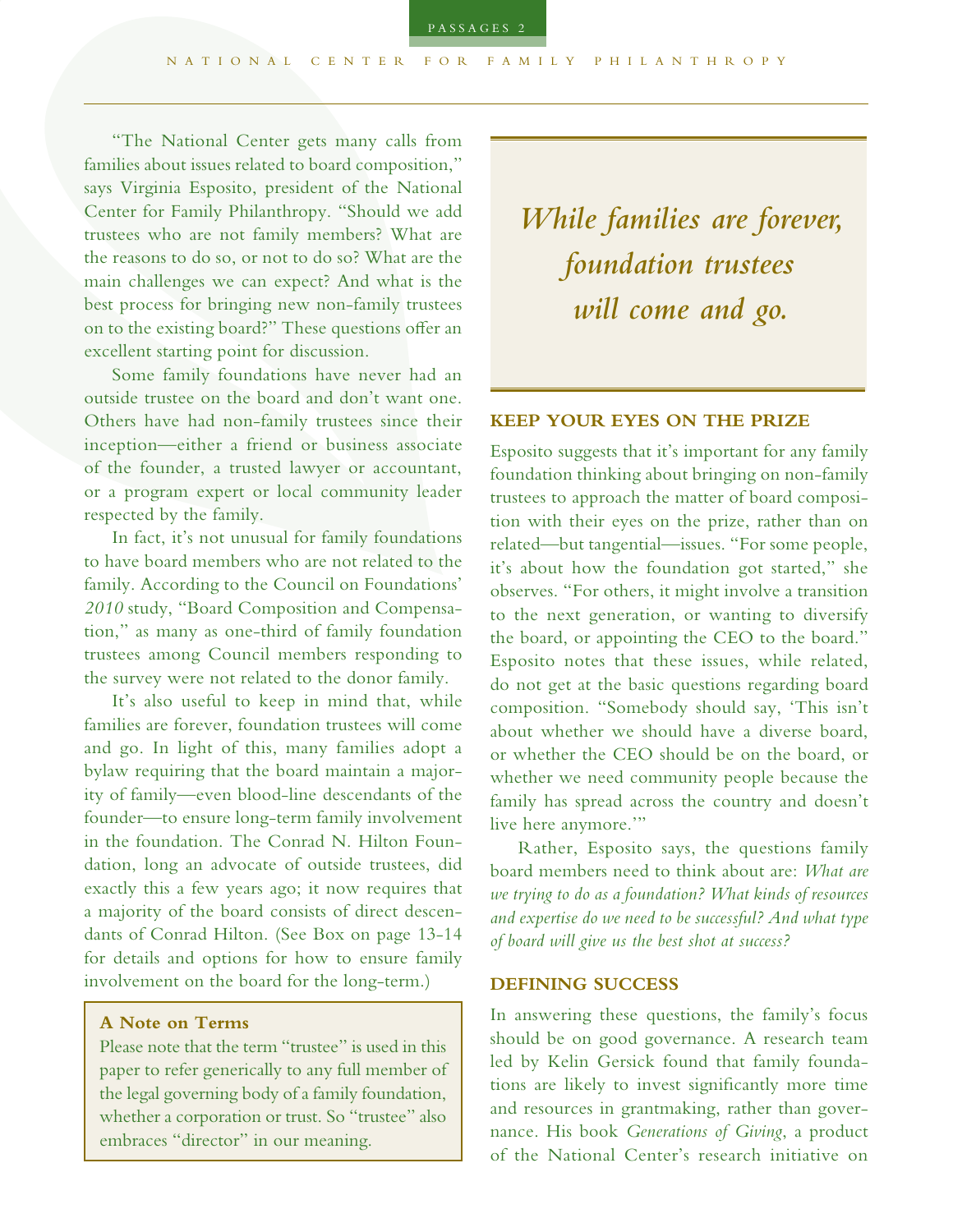demonstrated that for most family foundations success in grantmaking follows success in governance.1

Starting from the premise of "what does the family board need to be successful," questions for all-family boards considering future board composition are:

- *What do we need to access the best possible volunteer leadership, advice, program support, legal support, and investment expertise?*
- *Do we need legal or fnancial management advice, program expertise? Do we need people who understand donor intent, family values, and the foundation mission?*
- *Do we need these new skills and perspectives to come from the board members themselves or should we consider other sources, such as advisory committees or a professional retainer?*

"My concern about turning too quickly to trustees drawn from outside the family," Esposito concludes, "is that people sometimes start this discussion by focusing on whether the board should be 'all family' or 'not all family,' as if that's the end of the conversation. It's not. It's one of the values that help you make your choices." In some cases, after considering these questions, family foundation boards may conclude that the current (all family) membership meets all necessary criteria for good governance: "Some family boards decide that only family will have the same shared heritage, only family will have the same experience, and only family can be expected to participate as board members on a volunteer basis."

"For other families, however, related discussions may develop," Esposito continues. "If we're not getting what we need from the board, how can we get it through other means? For example: We may not want program experts on our board, but should we have additional program expertise on retainer or on the staf? Should we consider a community or issue advisory committee?"

*What are we trying to do as a foundation? What kinds of resources and expertise do we need to be successful? And what type of board will give us the best shot at success?*

"These collateral discussions are about how to get the things the family trustees need to achieve their shared goals. Once those questions are on the table, the family trustees can have a conversation about who's in the pool of people they might consider for these purposes. Obviously, interested and qualifed family members are in the pool. Experts in their community or program areas might be considered for the pool. Or you may wish to include a staf member or advisor or a best friend from the family business."

"And once you've decided on who is in the larger pool of candidates, how do you go about making the selection? What kind of criteria and what process will you use?"

For example, consider the case where current board members begin talking about whether the foundation needs a program expert. This discussion may revolve around how a particular candidate will ft in with the family members on the board, but may not consider an equally valid question: Does a program expert have to sit on the board at all? What are the benefts—and losses—in defning a governance role for a program expert?

<sup>1</sup> Kelin E. Gersick, et al. *Generations of Giving: Leadership and Continuity in Family Foundations.* (Washington: Lexington Books, 2006).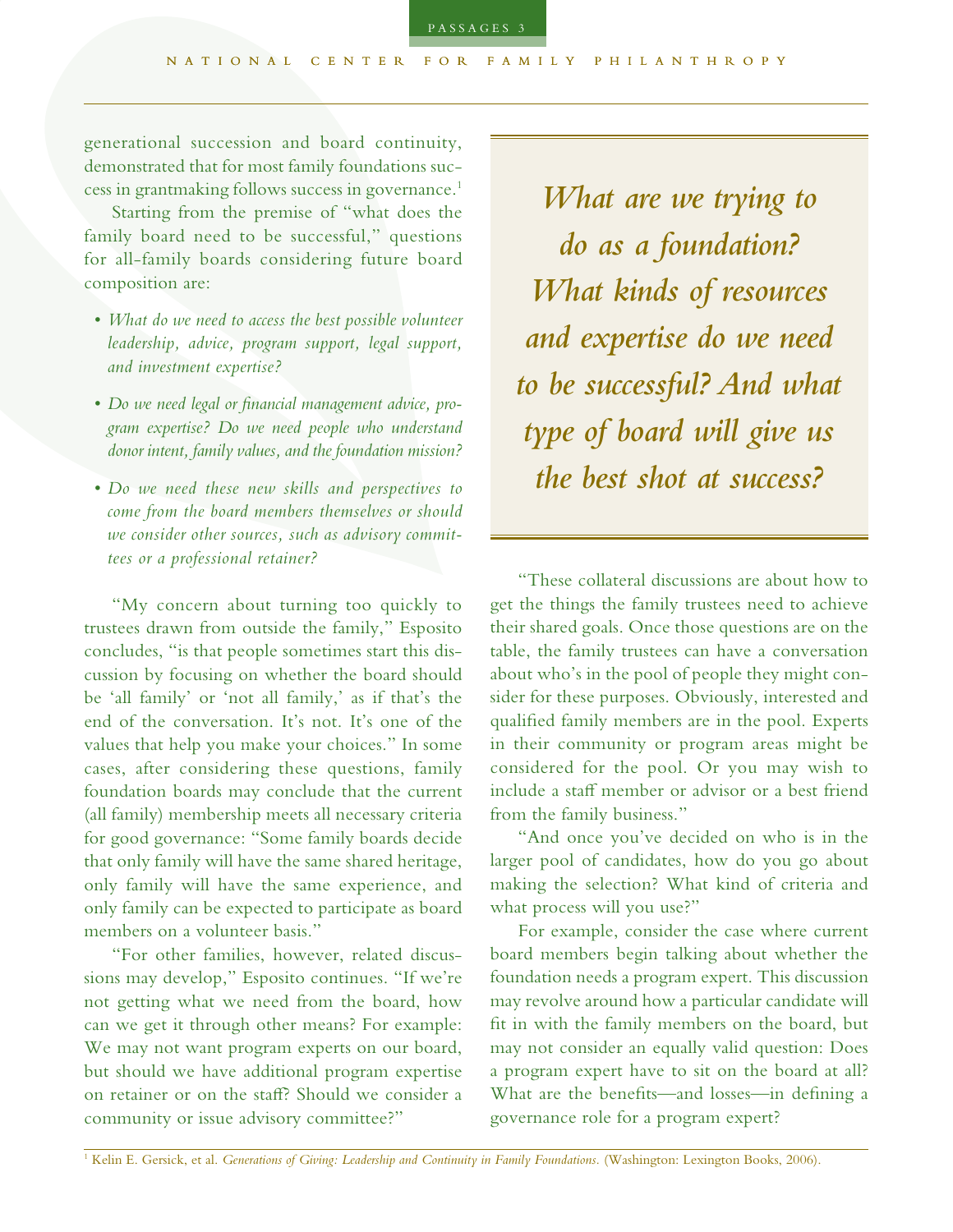PASSAGES

## **The Durfee Foundation Expands Its Board to Include Non-Family Members**

## *By Caroline Durfee Avery, President, The Durfee Foundation*

The all-family board of the 50-year-old Durfee Foundation debated throughout the frst half of 2010 about the strength of our board. One member had retired, another did not seek reappointment, and a third was asking for a leave of absence for a year. At the same time, some board members expressed an interest in incorporating new perspectives into the foundation.

The board found that our well-honed mission aligns well with its operations, that family will continue to play a dominant role in governance, and that the foundation had a strong identity that non-family trustees could build on and make even stronger. We interviewed other family foundation leaders around the country, and board deliberations continued for some months.

At our June 2010 retreat, the board shaped a strategy: to invite two people to serve as "Board Fellows" who would attend meetings and have access to the same materials and decision process as family trustees, but would not vote on board actions. Some family members—myself included—hope that, as family trustees become more comfortable with the Fellows, the board will decide to add them as voting trustees.

#### **PLANNING FOR TRANSITION: BOARD COMPOSITION**

Another important consideration for many families is the state of the family foundation board as it prepares for a transition. The transition may involve an aging chair or other leaders who are preparing to retire. It may involve board turnover as several family members reach their term limits, and members of the next generation prepare to join the board. Family members say that what they really want to pass on is a highly functioning foundation with a highly functioning board—which in turn

## **The Nesholm Family Foundation Experience**

## *By Laurel Nesholm, Executive Director, Nesholm Family Foundation*

The Nesholm Family Foundation currently has three non-family members as trustees. Two were appointed 23 years ago, at the foundation's inception, in order to meet a bylaw requirement, since at that time there were no eligible family members. The third joined fve years ago to serve as a mentor and example for the next generation of family members. All were personal friends as well as respected for their professional involvement in the community, with each bringing a different dimension and depth of knowledge to the table. The foundation's view is that these bright, principled individuals contribute a great deal to its work and that their viewpoints are extremely valuable.

may lead to an examination of board composition going forward. If your family is preparing for transition, it's important to frame this as not about the skills of the oncoming new members or next generation family members, but rather as a statement of sound practice: Are we passing on the best governing body we can? One way to ensure that this does not become confrontational is for the current board to outline its recommendations for new membership, but leave it to the new board to devise and carry out its own plans. *For more on board composition and transitions in family philanthropy, see the additional resources listed at the end of this paper.*

#### **OUTSIDE TRUSTEES CAN BRING NEW ENERGY AND EXPERTISE**

One of the most knowledgeable, experienced, and trusted advisors in the feld of family philanthropy is Alice Buhl. Buhl is a Senior Consultant for Lansberg, Gersick & Associates and a Senior Fellow at the National Center for Family Philanthropy. Based on her more than three decades of work with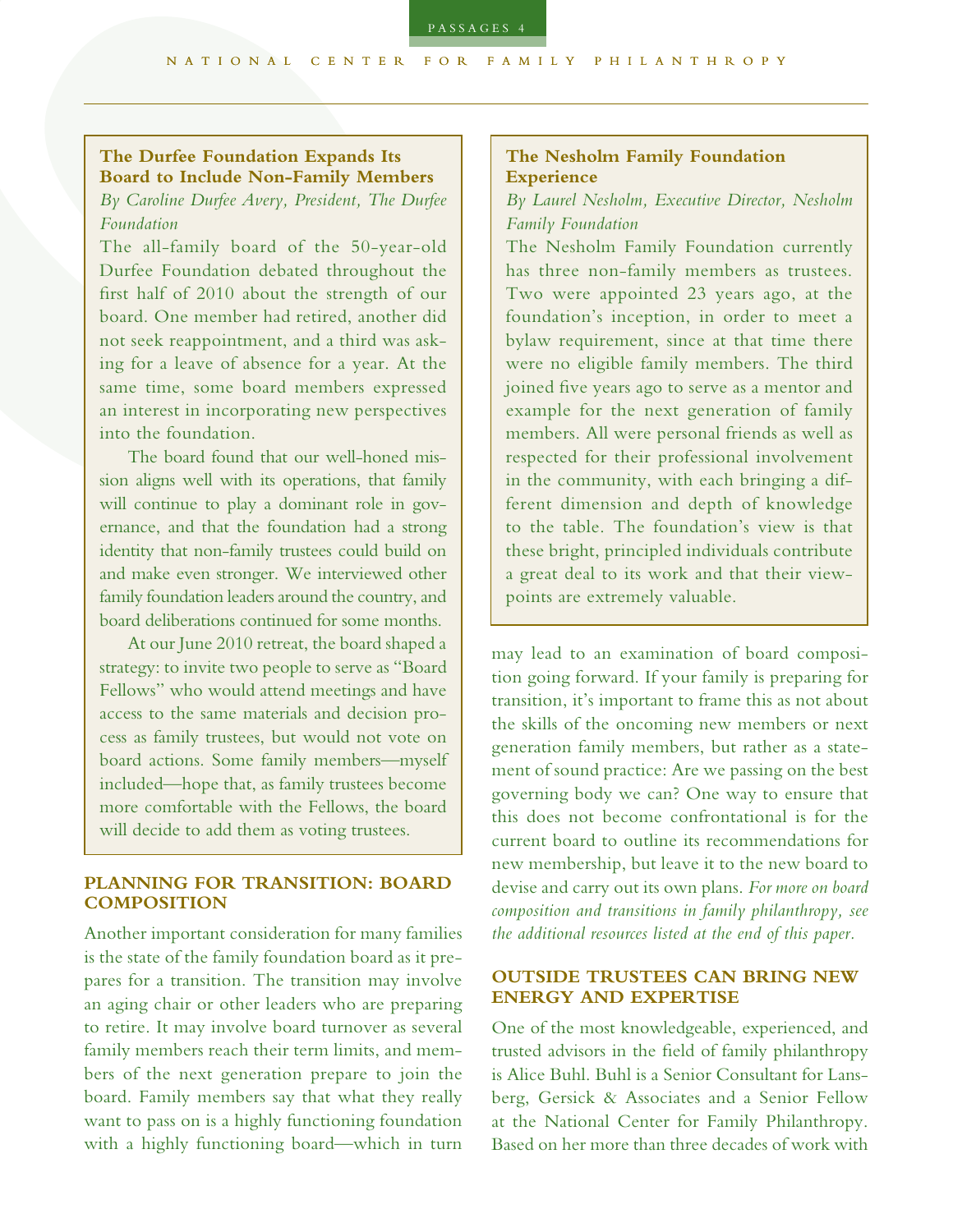## **ADVICE FROM YOUR COLLEAGUES**

*Family foundations who have made the decision to add one or more non-family individuals to their board ofer a variety of advice for others thinking about this decision. Suggestions include involving everyone in the discussion about whether and how to involve non-family board members, coming to a clear understanding of your intentions, providing family and non-family members with the same rights, responsibilities and orientation, and adding more than one non-family board member. Specifc advice from family foundation leaders includes:*

"It is important to fnd people who appreciate and support your concept of a family foundation. Our experience with the frst two non-family board members far exceeded all expectations. We avoided a two-tier structure and they had all of the responsibilities and privileges of family members. In short, they have made us better in many ways, and we are all grateful for their participation on the Surdna board." *—Elizabeth Andrus, Trustee, The Surdna Foundation*

"There needs to be a clear understanding of the foundation's intentions. Is the goal only to add another voice? Is there hope that outsiders will quell family dissension? Is there a programmatic knowledge goal —and if so will the new member intimidate the others (which might lead to the idea of hiring a consultant instead of getting a board member)? The ED should talk individually with each board member to understand any concerns that he/she needs to be alert to as the foundation moves forward. Many of these concerns are more apt to be emotional than rational."

> *—Skip Moore, President, The Weaver Foundation*

"One new board member is not enough. Be clear about why you are adding non-family members and add as many as you need to accomplish that purpose. The family must be willing to have non-family board members functioning as equals to family board

members. If purpose is not clear, compelling and connected to the foundation's mission and impact, think again. Be prepared for board dynamics and culture to change with the addition of new perspectives and personalities; be prepared to articulate and to live the board's core values and non-negotiables on board culture."

> *—Gayle Williams, Executive Director, Mary Reynolds Babcock Foundation*

"I highly recommend adding non-family members to your board for the additional breadth of perspective they bring, and for their good ideas about how to improve grantmaking and foundation performance."

> *—Mary Mountcastle, Board Member, Mary Reynolds Babcock Foundation*

"Talk with other foundation directors who have made this move on their boards. Have a full conversation with your board, and hear everyone out. Try to come to consensus, but if not doable, vote and move forward. I also would advise adding not just one outside director, but two (depending on the size of your board), with staggered terms."

*—Edie Thorpe, Trustee, The Surdna Foundation*

"Make sure that all family board members and family branches feel they have been given the opportunity to participate in the nomination/selection process."

*—Stephen Foster, President/CEO, The Overbrook Foundation*

"While family and non-family trustees receive the same orientation materials, non-family members are also given a family tree, so they know how everyone is connected.

*—Anonymous*

"Do it."

*—Steve Toben, Executive Director, Flora Family Foundation*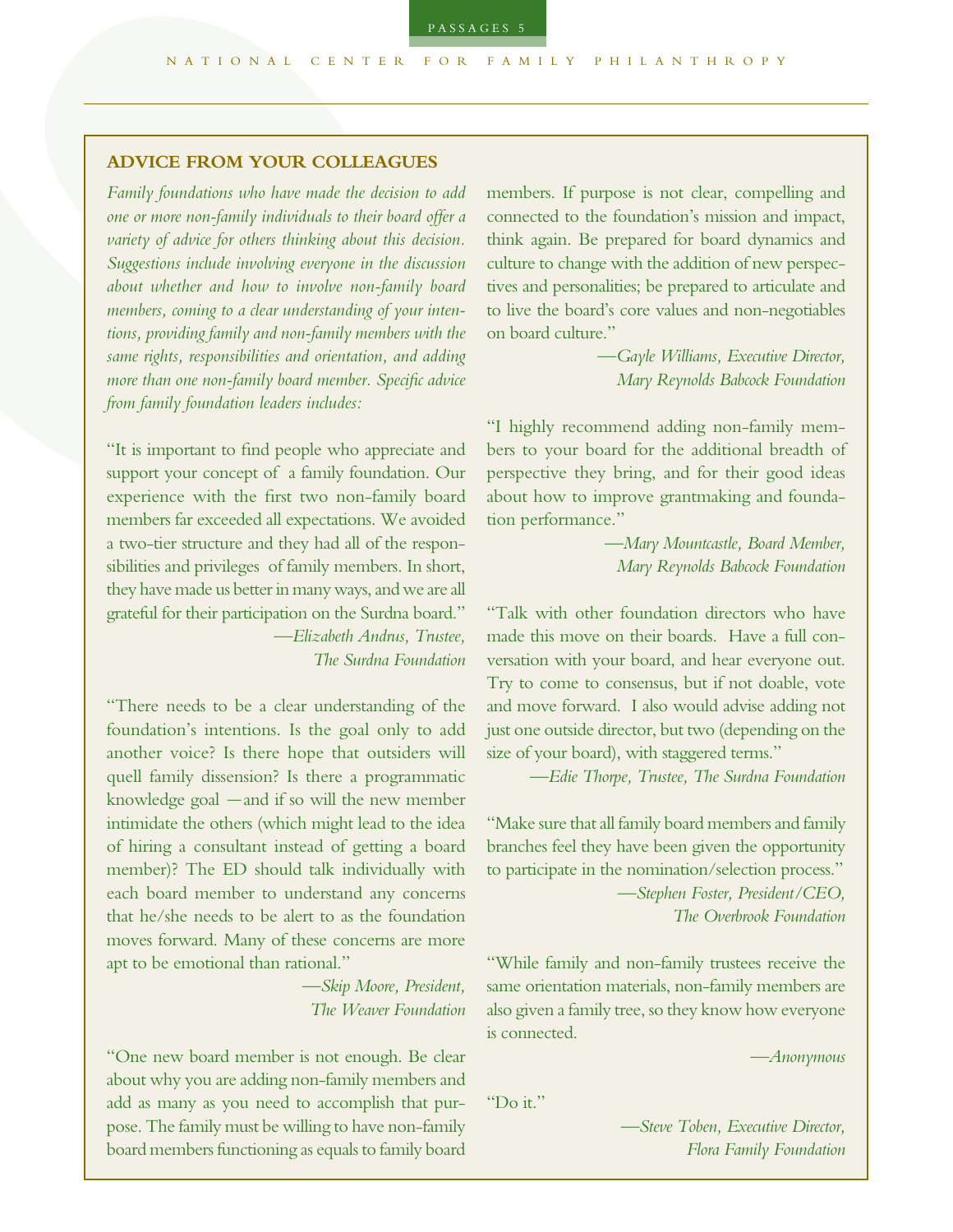*Family board members may have moved away or left the board for various reasons, and new family candidates are not available.*

family foundation boards and philanthropic families, Buhl has developed seven categories describing the intentions of families reaching outside the family for board talent, and the kind of person they recruit to fulfll that goal. In many cases, an individual may fulfll more than one of these categories. Buhl's list of the most common kinds of outside trustees for family foundation boards includes:

- *The Trusted Friend:* The donor or board wants to bring in a trusted friend who knows the family, respects the purposes of the foundation, and can act as an honest broker or gadfy to enrich board deliberations.
- *The Professional Advisor:* This may be a lawyer, accountant, or fnancial advisor who is long known to the donor or the family and brings deep institutional knowledge to the board. This category of non-family board member is often helpful in ensuring allegiance to donor intent, focusing on mission, and helping keep the grantmaking on track.
- *The Expert:* A well-known expert in a feld of interest to the board. This person brings knowledge, contacts, and the ability to evaluate proposals and new initiatives.
- *The Community Representative:* This type of non-family board member can be particularly helpful when the board wants closer ties to the community (for instance, in situations where family board members have moved away from the founder's home community). The recruit might be a major player in the community and would be expected to bring political insight, contacts, and knowledge of potential grantees.

## **Community Representatives Enhance Board Perspectives**

Gayle Williams, executive director of the Mary Reynolds Babcock Foundation in North Carolina, says that the foundation brought on its frst non-family board members more than 20 years ago, to add both program expertise as well as socio-economic and world view diversity. "Over the years, the board has sought many non-family board members with expertise and lived experience in the felds and geographies within which the foundation works." (For more on the Babcock Foundation's trustee selection process, see the box on page 8.)

## **Non-Family Members Help Position Board for the Long Haul**

The Weaver Foundation, based in Greensboro, North Carolina, plans to exist with family involvement in perpetuity, and has recently added two non-family board members to help bridge the gap between the 2nd generation family trustees and their young children. "There is a large age gap between the 2nd generation (in their 40's) and their children, who range from 8 to 18. If we are to be perpetual we have to plan for a governance system that will carry us into the future," explains Skip Moore, president of the foundation. "Personality and style were very important in the selection effort, as was balancing new members by age—some older and some more contemporaries of the 2nd generation. After our frst meeting with the new non-family board member present, everyone was immediately comfortable. We have since added another and we will continue to add more non-family members over the next year or two. We are revising our bylaws and our governance approach in a way that ultimately will result in a majority of the board being non-family."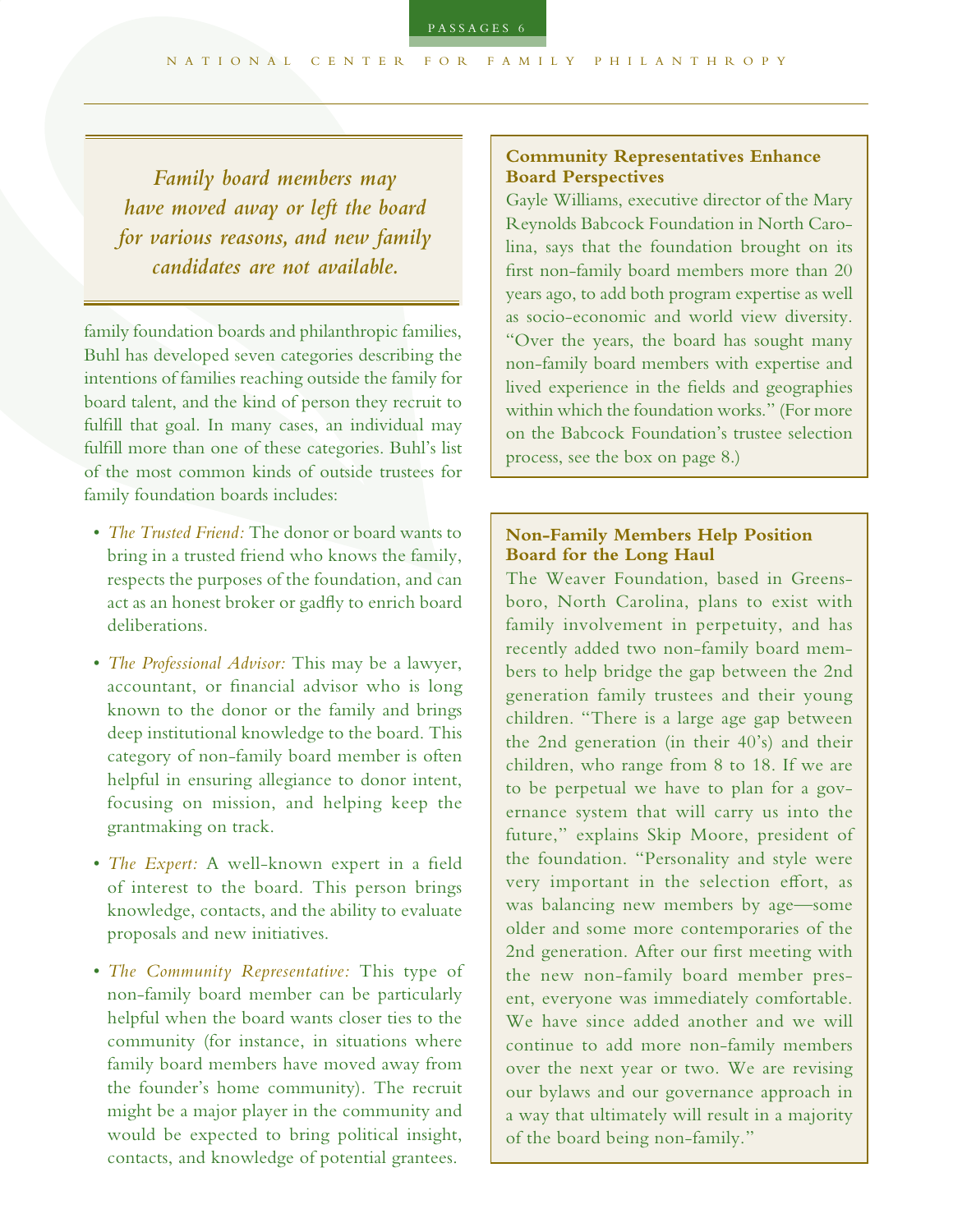- *The Pinch Hitter:* Family board members may have moved away or left the board for various reasons, and new family candidates are not available. Reaching outside the family for a trustee is a matter of necessity.
- *The Representative of a Diferent Culture:* The board may want to diversify its membership to include representatives of cultures, ethnicities, or races diferent from those of the family board members. (For an example of one family foundation's approach to this issue, see the sidebar on the Jessie Smith Noyes Foundation to the right).
- *The Chair:* Although uncommon, a board chair from outside the family can be used to help bring impartiality to board deliberations or simply to take his or her turn in the potentially time-consuming and difficult job of board chair. In some cases, a non-family member may be appointed as chair to help resolve family branch difficulties, or to serve at a time when other family members are not available. Regardless, appointing a nonfamily member as chair should not be tried until significant trust and understanding are built up—the gavel is seldom handed to a newcomer as an initial strategy.

## **Trusted Friend and Expert Contributes to Continuity**

Stephen Foster, president and CEO of the Overbrook Foundation in New York, says that when that foundation's board decided to add its frst outside trustee, they "were thinking about issues around continuity, family involvement, professional management, and the future of the foundation. Vincent McGee was well-known to senior members of the family and they looked to him because of his long experience in managing family foundations and working with family boards."

#### **WHY DIVERSITY?**

More than 50 years after Charles F. Noyes established the Jessie Smith Noyes Foundation in memory of his wife, ten of our 16 trustees are from outside the family. Today, our board and staff are male and female, black, white, Latina, Native American and Asian, married and single, and straight and gay. We live in the New York City region and across the country in rural, urban, and suburban communities.

Achieving and maintaining such diversity has not been easy. But it has been essential to pursuing our mission as a foundation.

- Diversity strengthens our grantmaking by helping us understand and respond to the full spectrum of groups seeking grants.
- Diversity makes us more accountable to grantees and the communities they serve.
- Diversity helps us broaden our perspective on the economic, political, and social problems we are working to resolve.

*Reprinted with permission from The [Challenge](http://www.noyes.org/sites/default/files/noyes_brochure13.pdf) of [Diversity,](http://www.noyes.org/sites/default/files/noyes_brochure13.pdf) published by The Jessie Smith Noyes Foundation.*

#### **MOLDING THE MODELS TO FIT**

When considering the models listed above, Buhl advises families to take a creative and customized approach to moving forward. Extensive debate, discussion, and research in the feld can help your family to learn about options for good governance and about your particular governance needs. Here are some approaches that Buhl says other families have used:

• *Founding Board:* When the founder is young and has young children, he or she might want to launch the foundation with a board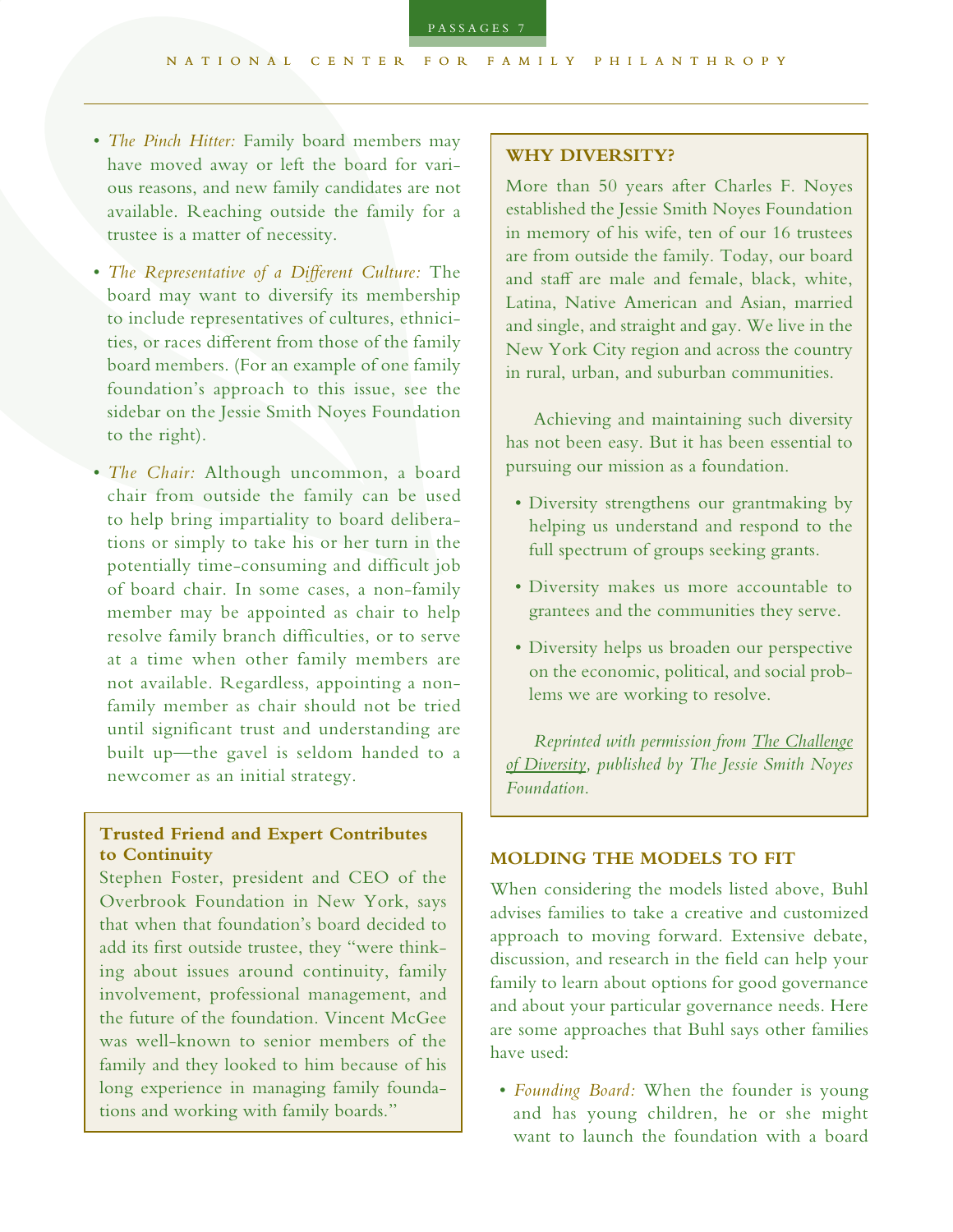consisting largely of outside trustees. Typically, these trustees would include the founder's legal counsel, accountant, and fnancial manager or advisor. They might also include long-time business partners. They could serve until the founder's children come of age.

• *Interim or Short-term Appointment:* The outside trustee can be appointed for a term of years to fll a gap when, for example, a sitting trustee retires and no new family member will be ready to serve in the immediate future. Another example might be if the board is launching a new program area in the outside trustee's feld. The key in interim or short-term appointments is that often outside

trustees bring fresh ideas and energy because they serve limited terms, often just a few years. Family members may have perpetually renewable terms, and may beneft from such periodic changes in board composition.

## **CREATIVE CONSIDERATIONS FOR NON-FAMILY BOARD MEMBERS**

Families have a wide range of options when deciding how best to beef up the governing capacity of the board. For instance, any function performed by an outside trustee can also be performed by an outside advisor. Trusted friend, professional advisor, expert, and so on—any of these functions can be added by asking the outsider to join an advisory

## **The Mary Reynolds Babcock Foundation defnes characteristics for future non-family board members**

"We frst added non-family trustees decades ago," says Mary Mountcastle, board member at the Mary Reynolds Babcock Foundation in Winston-Salem, North Carolina. "It's just part of our culture now." At its June 2008 board meeting, the Babcock board agreed to the following set of characteristics to help guide its recruitment and selection of new non-family board members:

- 1. People who have the time and are willing to give it to the work of the board. A work style consistent with MRBF.
- 2. Share MRBF core beliefs and values; on same page with our theory of change.
- 3. Big ideas. Spacious vision and capacity for synthetic thinking. Box-breaking perspective; grounded in innovative strategies and the ability not to be bound by his/her experience.
- 4. On-the-ground experience with economic development. Understanding of markets and their power to move people forward. A broad point of view that spans work on the ground and from "higher up." Demonstrated commitment to helping communities solve tough economic and social conditions. A policy advocacy perspective.
- 5. Younger than 40.
- 6. Ability to see American South as whole, to understand regional needs, dynamics and possibilities, e.g., Delta, Black Belt, Appalachia, and to link to MRBF mission and strategies.
- 7. Someone who builds and understands social networks or communication systems. State- and regional-level networking, intermediaries of diferent kinds.
- 8. Latino, work with the Latino community, experience in the work of bridging diferences.
- 9. Iconoclastic approach which helps us rethink our goals and test our assumptions. Broad thinker. Intellectual curiosity, and desire for continual learning.
- 10. Diversity of race, gender, age and class, including class diversity within race and ethnicity.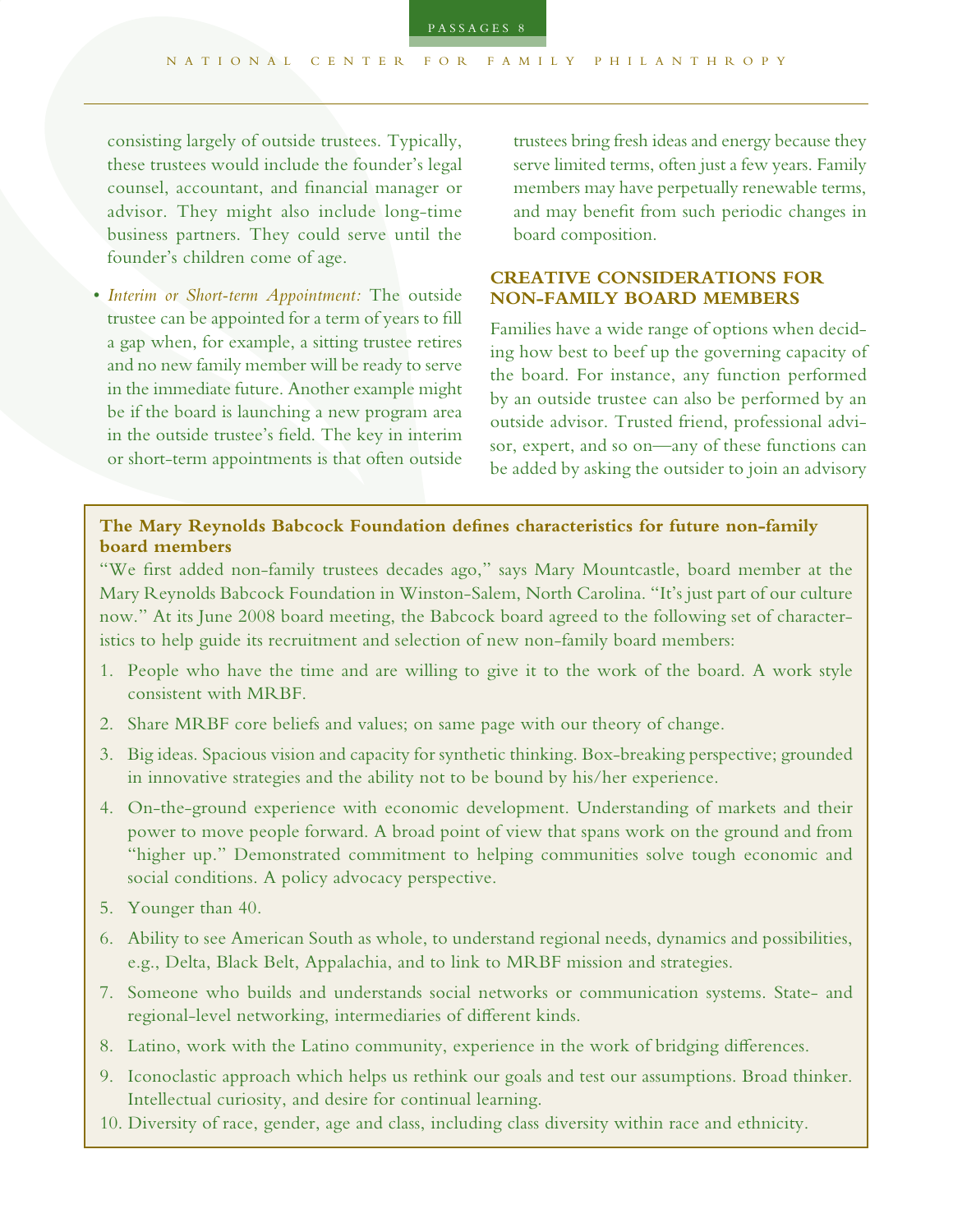group, meet with the board regularly as an adjunct member, or simply to be on call as needed. Indeed, some outsiders might be more comfortable in this satellite role, orbiting around the board but never being expected to land.

Such an appointment can answer a need or solve a problem for the board, without committing the individual to long-term service. Further, it allows the board a chance to get to know the person if future board membership is contemplated. The appointment can give the foundation a fresh perspective on a particular committee, while giving the advisor a prestigious, rewarding position. Naturally, the more the board sees the outsider as important to better governance, the more likely the board is to want that person inside as a voting member of the board. As a full trustee, the outsider shares all of the burdens of responsibility that accompany legal and fduciary duties of trusteeship.

## **WHAT WORKS... AND WHAT DOESN'T: VOICES OF EXPERIENCE**

One of the best sources of advice on difficult questions in family philanthropy are advisors and consultants who have worked with a wide variety of families to help plan long-term governance strategies . The process of identifying and recruiting a non-family trustee, especially to broaden and deepen governance capacity, lends itself to the involvement of such professionals.

We asked two experienced advisors to comment for this *Passages*, each with diverse backgrounds in working with philanthropic families. Judith Healey has consulted with family, private, and community foundation boards on national and international programs for more than two decades, and has been involved in National Center for Family Philanthropy projects since the Center was founded. Amy Zell Ellsworth recently retired as Senior Philanthropic Advisor at The Philanthropic Initiative in Boston, where she consulted with family foundation boards. She is also an author and lecturer on family philanthropy and is president of her family's small foundation.

Healey and Ellsworth suggest several advantages for adding non-family members to your foundation's board. Roles that non-family board members may play include:

- *Set and Encourage High Governance Standards:* "Outside board members can help to generate high standards," says Ellsworth, "especially where the outsider is highly respected in a particular issue area or in philanthropy generally. In one foundation I know, a family member, who was an entrepreneur, had sought a high level of performance for board governance. He went out and found the best people and brought them to the board."
- *Break Insularity:* "Non-family board members can break the insularity that family foundation boards may experience," says Healey. "Many times, family members and their spouses have homogeneous backgrounds. An outside board member may better understand the situation of those less fortunate, and that experience may enrich the discussion on philanthropic grants."
- *Balance a Large Family Board:* "An outside trustee may work out better with a larger board," notes Ellsworth. "One foundation I know started with nine family trustees and sought to add three outside board members. Every outside trustee had to have a very specifc background, so that family members could turn to them for expert opinion or best practice. One was an expert in philanthropy. The foundation board has a strong religious tradition, so a second trustee was brought in who was a very knowledgeable person from the religious community. The board sought a third new trustee with deep business experience, preferably in a family business—a background similar to that of the founder."
- *Bring Nonproft Experience:* "A family board found an outside trustee who had a combination of governance skills," Ellsworth recalls. "She came from a family foundation herself,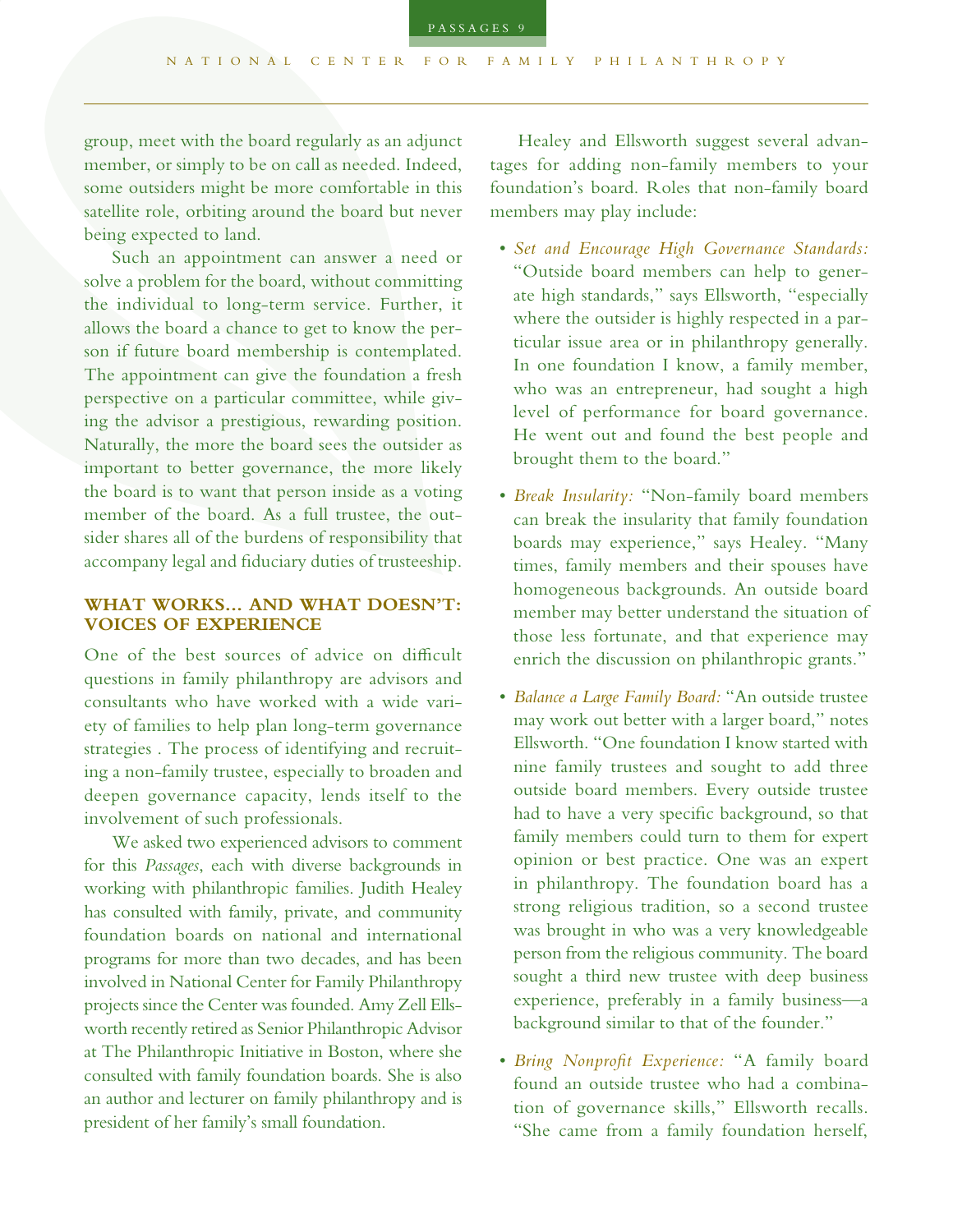and also had issue expertise gained from her nonproft background. No family member had that experience. This can help boards to bridge the distance between their discussions and nonprofit grantees."

## **Bringing New Dynamics to the Boardroom**

When only family members sit around the conference table, or the dining table, their own special dynamic prevails. They speak their own private family language, and they structure conversations based on relationships and shared experiences. In most cases, introducing an outsider may immediately change that dynamic and those long-held and unrehearsed conservational practices. Family members may become more formal, perhaps more polite, and even more reluctant to speak candidly—at least until they become comfortable with the new trustee. "If there are branch or generational diferences, for example, a non-family member may bring perceived objectivity which can help mediate family differences," suggests Healey.

## **Debating Important Questions**

"Maybe the best measure of our foundation's health isn't how often we agree, but whether we are struggling with the most important questions of the time. These days, most of our debates are over strategies for preserving and improving the environment, about what a just society might look like, and about whether and how the market economy can be reconciled with the natural world and with democracy. We can't imagine having those debates within a narrow slice of society, because the answers will affect us all."

*—Edith Muma and Chad Raphael, former board members, Jessie Smith Noyes Foundation, from "It takes a Village to Raise... Our Family Foundation."*

#### **WHAT MIGHT NOT WORK**

Healey suggests that there are a number of commonly cited—and important—cautions about adding non-family trustees to the family foundation board. These include:

- *Loss of Privacy:* An outside trustee may compromise family confdentiality.
- *Loss of Power:* The family will dilute some of its voting power. One possible solution: Restrict voting to family trustees only.
- *Threat to Family Unity:* An outside presence could fracture family unity. Solution: A robust discussion is needed: Is family unity an end in itself? Is family unity so fragile that one new trustee will shatter it? How does all this relate to foundation governance?
- *Outsider Takes a Family Member's Seat:* An outside trustee may be resented by some eligible family members as taking "their" seat on the board. Consider whether a younger family member may, indeed, add the value that the proposed outsider would have added.
- *One Dynamic Too Many:* Some family trustees may fear that an additional dynamic might be one too many.

Ellsworth offers additional observations on possible challenges and complications:

• *The New Trustee Does Not Engage Younger Family Members:* "Families can get into trouble when the founder brings in someone who is not good at engaging the rest of the family, especially the next generation. It is not easy for any family board to move into the next generation. The younger people may not have credibility with older family members. Older family members may have problems communicating with the next generation. And it can be especially diffcult if the founder nominates someone who is older than most or all other family members.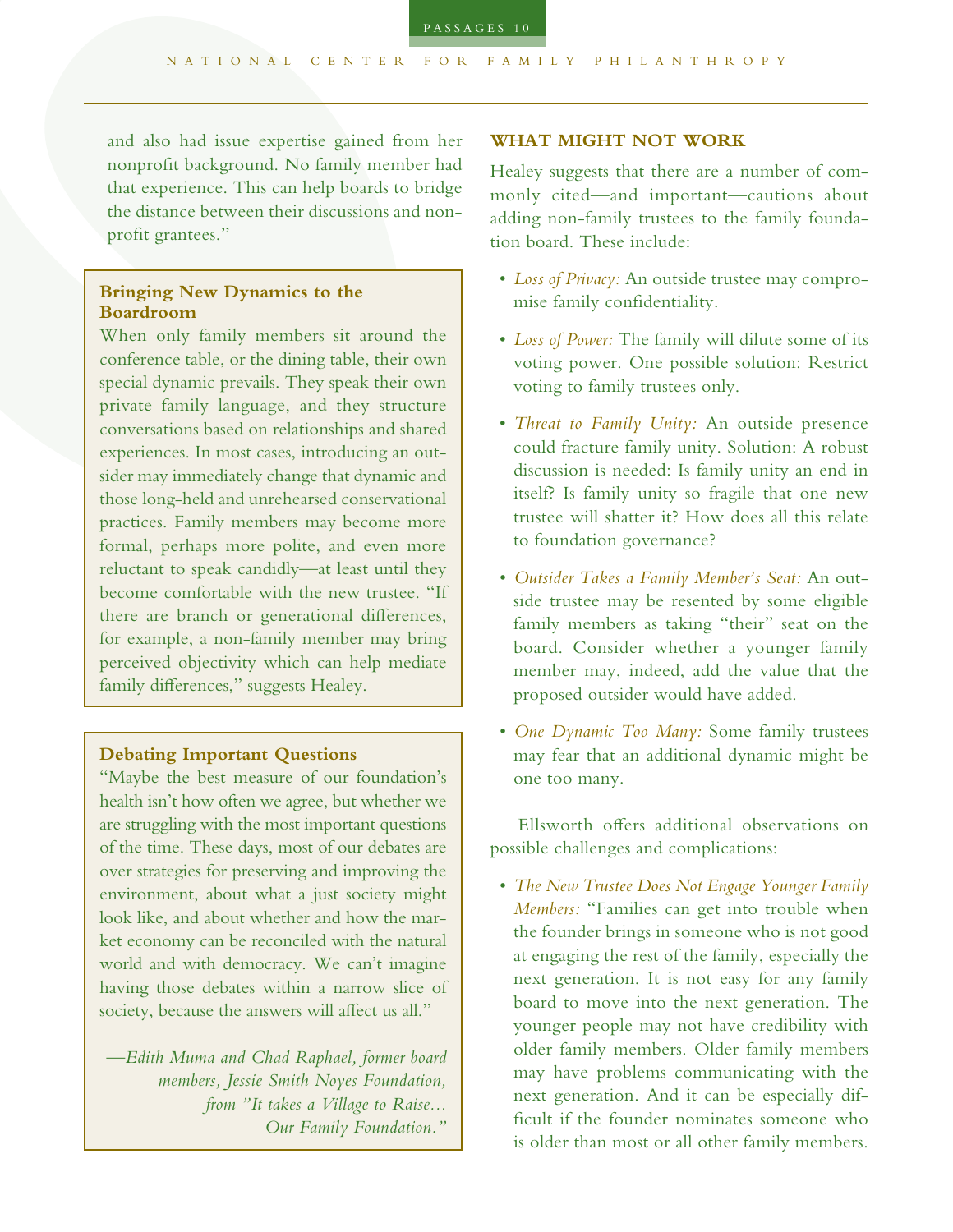The family wants to honor the founder and follow his or her lead. But the mix with family members may not be good. The same is true when family trustees view the outsider as a tool of the founder or perhaps of a small group of family trustees. Perception is a key factor."

- *The New Trustee Pushes Too Hard for Change:* "Sometimes, family members push back against an outside trustee. One family was uncomfortable with how a new outside trustee insisted on raising the level of board standards in several ways. Family members resisted—not the higher standards but the way change was being presented. Eventually, the resisting board members embraced the changes and were actually grateful. The outsider was asked to chair a committee, and then another outsider was asked to chair the governance committee. In the end, the outside trustees brought impartial, unbiased attitudes to the boardroom; they had no private agenda. They had a calming infuence."
- *The New Trustee Advocates Too Vigorously:* "One foundation found that its new outside trustee was overly connected to elements in the community. The outsider became—or was perceived to become—a special advocate for certain elements in the community. "

Ellsworth suggests that the best solution for each of these challenges is to set appropriate expectations for both new and existing board members: "The best solution for avoiding new problems is prevention. Set rules, adopt them in writing, make them clear to the prospective outside trustee, and have everybody live by the rules." The rules might include, for example, term limits, which are considered good practice (for boards that want to adopt them) for family as well as outside trustees. Outside trustees who complete their terms can always be brought back at a future date. "Bringing outside trustees onto a board without a structure or with a loose arrangement can lead to difficulties

and misunderstandings. The rules should be understood up front and should also apply to family board members, although some might be directed particularly to outsiders."

#### **THINKING ABOUT LEGAL AND ADMINISTRATIVE ISSUES**

Before inviting an outside person to join the family foundation board, the board should consult legal counsel and review administrative implications. It is also important, of course, for the family to discuss these matters with the prospective new trustee. Among the issues that the family should act on are:

- Ensure that the new member is a full and legal trustee of the foundation by a formal vote of the board, recorded in the minutes;
- Explain legal and fduciary responsibilities and duties of a board member;
- Obtain or expand coverage by an officers and directors liability insurance policy to limit exposure to liabilities as a board member;
- Provide confict-of-interest policy and board bylaws;
- Sign a confidentiality agreement;
- Determine whether outside board members will have the opportunity to advise on discretionary grants;
- Set the term of service; and
- Decide on any stipend, reimbursement of expenses, and benefts (health insurance, retirement, etc.).

For more information on legal and administrative issues, see the National Center publications *Splendid Legacy: The Guide to Creating Your Family Foundation; The Trustee Notebook: An Orientation Guide for Family Foundation Board Members*; and *Board Compensation: Reasonable and Necessary?*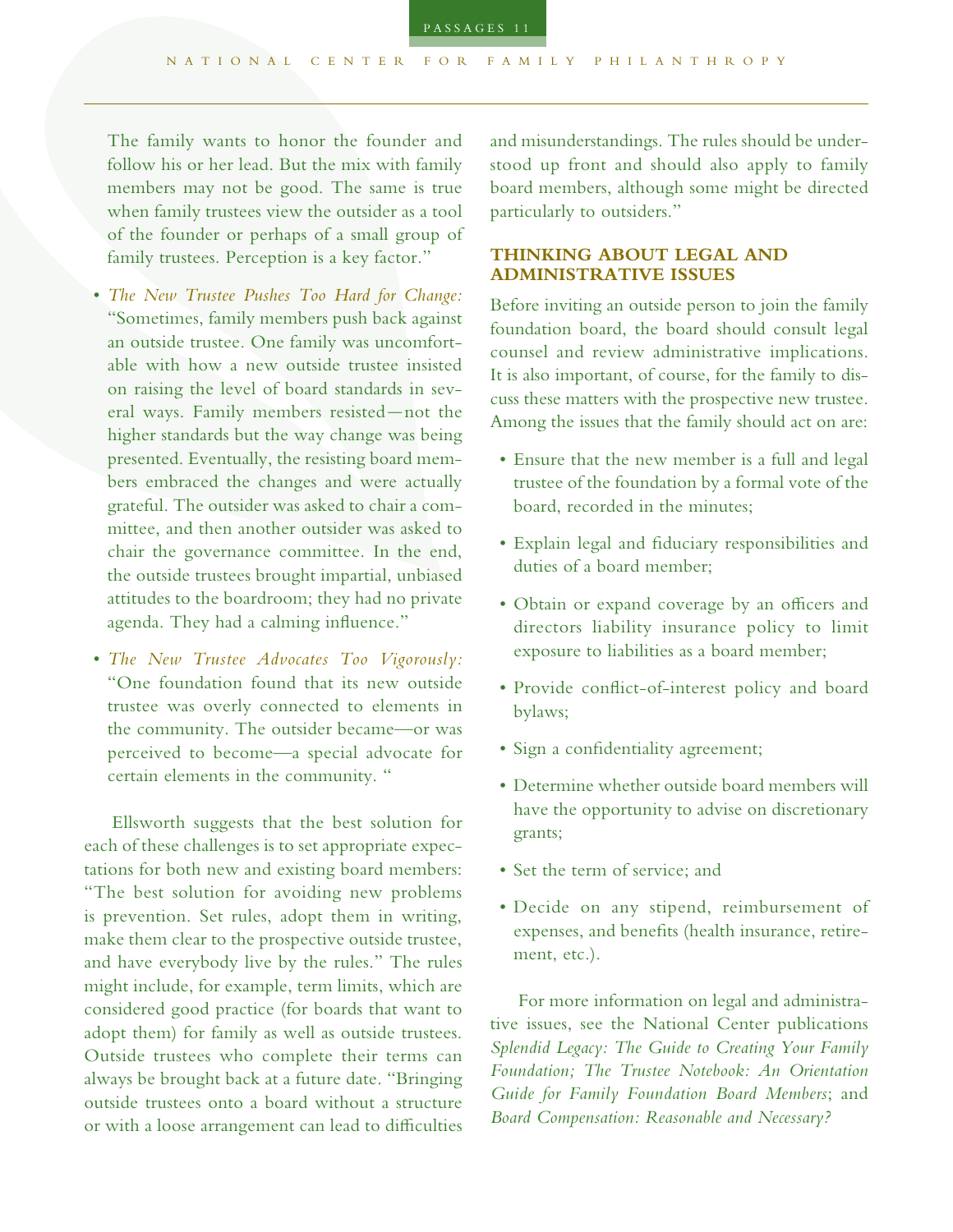#### **CONCLUSION**

This issue paper has outlined many of the questions, opportunities, and potential challenges that any family foundation board may face when frst deciding to add non-family trustees. Key suggestions include:

- Think carefully about whether outside trustees are what the current board wants—and needs. Consider alternatives (advisory boards, new program staf, committees) that may achieve the same, or better, results.
- Carefully defne the role(s) you expect new outside trustees to play.
- Set expectations about voting, board terms, participation, and responsibilities - for the new trustee, for existing board members, and for next generation family members who may expect to join the board in the future.
- Review existing board policies (confict of interest, discretionary grants, board compensation, board terms, etc.) to ensure that no issues are likely to arise with the appointment of nonfamily board members.

Family foundations—like the families who establish them—are dynamic, constantly evolving entities. In the boardroom, trustees express their own perceptions, loyalties, coalitions, hopes, and anxieties. In many cases, outside trustees may be brought in as powerful resources to support existing family board member in their collective pursuit of the family's philanthropic goals.

*Editor's Note: The information in this article should not be taken as qualifed legal advice. Please consult your legal advisor for questions about specifc legal issues discussed here. The information presented is subject to change, and is not a substitute for expert legal, tax, or other professional advice. This information may not be relied upon for the purposes of avoiding penalties that may be imposed under the Internal Revenue Service.*

#### **Additional Resources:**

"Diferences in Perceptions Between Family and Non-Family Board Members," from *Beyond Compliance*. (Boston, MA: Center for Efective Philanthropy, 2005)

Gersick, Kelin E., *et al. Generations of Giving: Leadership and Continuity in Family Foundations.* (Washington: Lexington Books, 2006) Seminal research by a leading author, scholar, and consultant and his team that focuses on the impact of family relationships on governance and grantmaking in family foundations.

Healey, Judith, *Voyage of Discovery*. (Washington: NCFP Publications, 2001). On strategic planning for family foundations.

National Center for Family Philanthropy, *Families in Flux: Guidelines for Participation in Your Family's Philanthropy.* (Washington: NCFP, 2004)

National Center for Family Philanthropy, *The Power to Produce Wonders: The Value of Family in Philanthropy.* (Washington: NCFP, 2010) A research report on the value of family involvement in philanthropy to the family and to democracy.

"Not in the Family," by Deborah A. Brody, *Foundation News & Commentary*, May/June 1995. Family foundations tell how they work best with trustees who aren't family members

"It takes a Village to Raise...Our Family Foundation," by Edith Muma and Chad Raphael, *Foundation News & Commentary*, Jan/Feb 2000. The family behind the Jessie Smith Noyes Foundation decided they'd make better grants if they embraced the input of non-family members.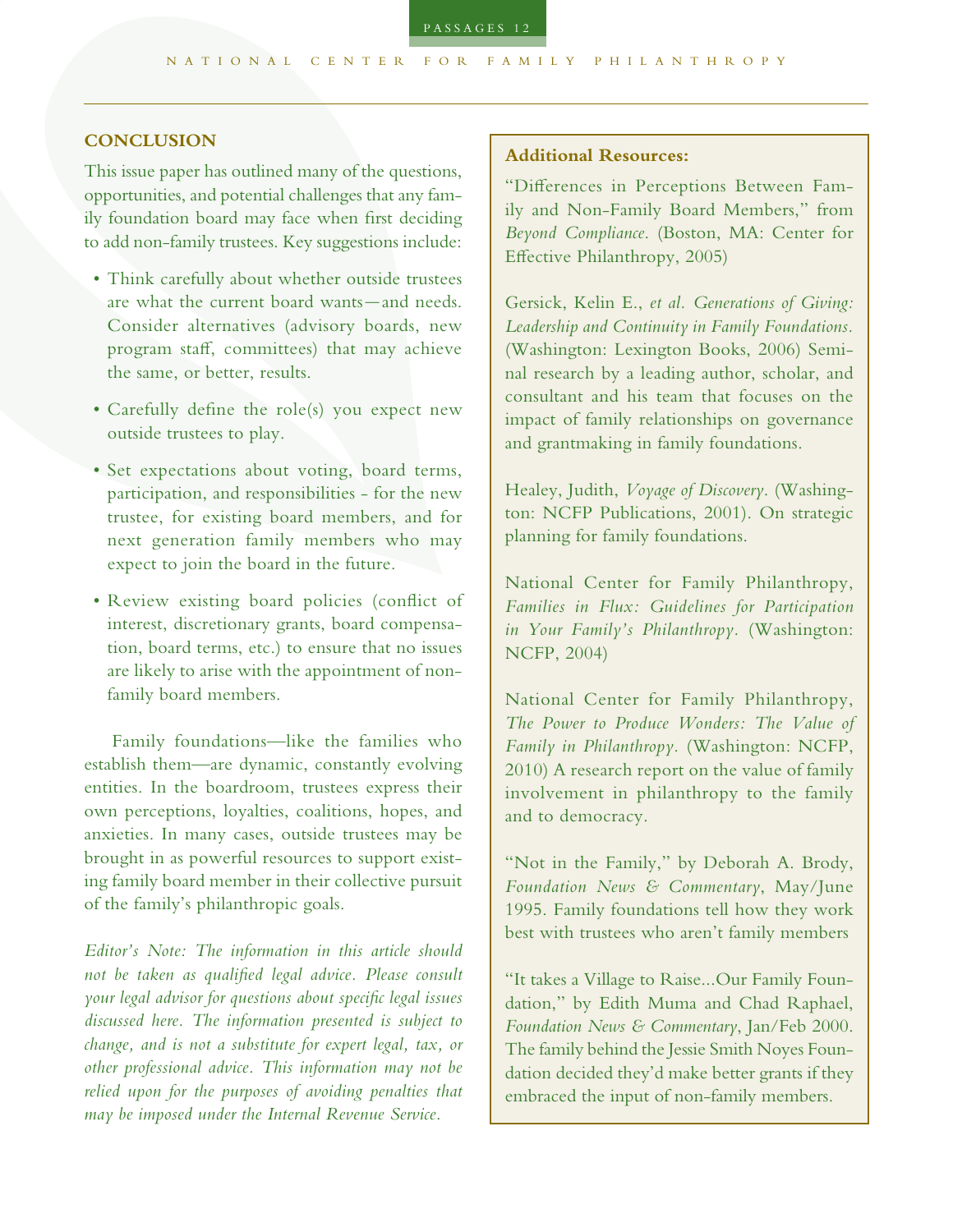#### **RETAINING CONTROL**

One of the most common concerns among family foundations thinking about adding their frst non-family trustee is the issue of control: How do we add new board members without risking loss of control and input into the longterm future of the organization?

There are a variety of strategies that family foundations around the country have used to retain control while engaging non-family board members in their work. These strategies may be used alone or in combination, and may include the following:

## **Strategy 1: Create term limits for current board members.**

Term limits help clarify expectations of both family and non-family board members, and encourage current and future board members to see their role as stewards rather than as "owners" of the foundation. Term limits have the added beneft of allowing younger and extended family members, as well as other outside voices, to participate on the board over time. For sample policies on board term limits for family foundations, please contact the National Center at [ncfp@ncfp.org.](mailto:ncfp%40ncfp.org?subject=Sample%20Policies)

#### **Strategy 2: Adopt a resolution requiring that family members shall always constitute a majority of the board of directors.**

In May 2005, the board of the Conrad N. Hilton Foundation met to review the future of the foundation's governance structure. For more than a half-century, Hilton family members had constituted a minority on the board. In preparation for the meeting, Steven M. Hilton, grandson of the founder and incoming CEO of the foundation, prepared a memo to the board on engaging the next generation of Hilton family members:

*"I sincerely believe there is something special about keeping the Hilton family engaged with this Foundation. Toensure that Conrad Hilton's wishes continue to be refected in the Foundation's grantmaking and that his charitable legacy continues to inspire other members of the Hilton family, I believe we should think about how best to engage the family and help educate them in the ways of thoughtful philanthropy."*

At the meeting the Board amended the foundation's Articles of Incorporation to ensure that direct descendants of the Founder would constitute a majority of the Board going forward. The Hilton Board currently includes two second-generation, four third-generation, and fve non-family members.

#### **Strategy 3: Specify the number of board seats to be flled by family and/or non-family members and/or explicitly state the desire for continued family participation in the foundation.**

In more than 20 years of activity, The Nord [Family Foundation](http://www.nordff.org) has contributed more than \$79 million for charitable and philanthropic purposes in Lorain County, Ohio, and in several other communities of interest to the children, grandchildren, and great-grandchildren of Walter and Virginia Nord. On its website, the foundation describes its decision to specify the number of board seats to be flled by family and non-family members as follows:

*Members of the Nord Family Foundation board consist of the adult descendants of Walter and Virginia Nord as well as their spouses and adopted children. Now numbering more than 45 persons, they meet annually to participate in the development of the Foundation's policies and continued on page 14*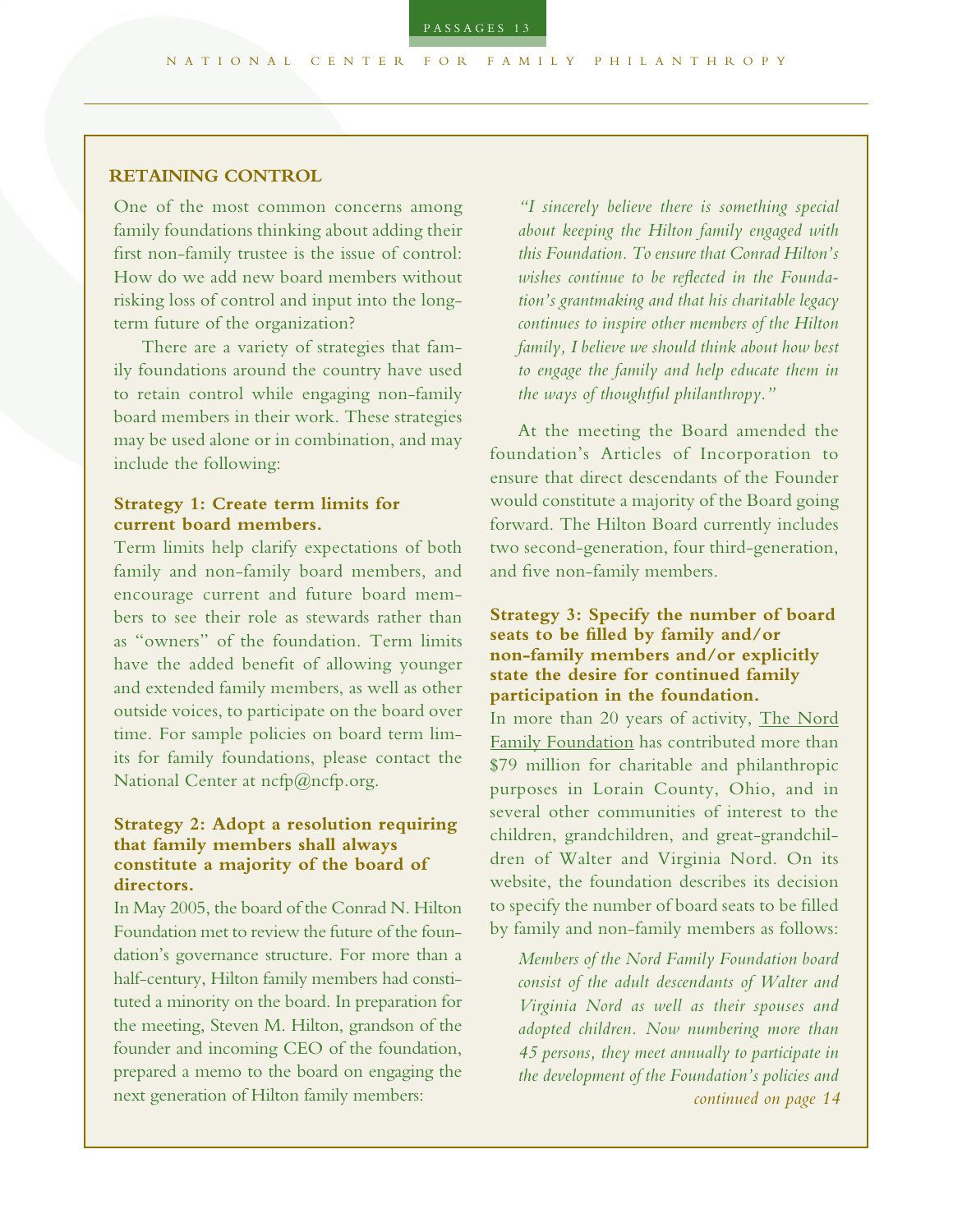#### **RETAINING CONTROL (CONTINUED)**

*grantmaking strategies, and to elect the Board of Trustees. Nine of the Trustees are chosen from the Membership; three additional Trustees are drawn from the community at large.*

The Lumpkin Family Foundation centers its activities in East Central Illinois, where the Lumpkin family operated a business for more than 100 years. The foundation's board, now led by the [4th generation of the Lumpkin](http://www.lumpkinfoundation.org/Videos.aspx) [Foundation's donors,](http://www.lumpkinfoundation.org/Videos.aspx) has documented both the importance of ongoing family participation in the foundation's identity, as well as its decision to involve non-family trustees:

*Family members currently fll six of nine seats on the Board of Trustees and serve on all grantmaking and management committees. The Committee on Trusteeship was created to support the growth and participation of members in relation to The Foundation's need for leadership. At age 10, children begin their involvement with the Next (Sixth) Generation Committee. The Committee makes small grants to organizations whose mission and work the children think are compelling. Children become Foundation members at age 16.*

*While family participation is essential to our identity, our members value the involvement of others whose expertise and knowledge support the achievement of The Foundation's goals. Independent (non-family) members currently participate on our grantmaking committees where most grant decisions are made. We also involve community leaders in ad hoc advisory committees and regularly consult community members when we are developing new programs or evaluating existing ones.*

## **Strategy 4: Create a membership structure whereby only family members are given the responsibility to elect or remove board members.**

The [David and Lucile Packard Foundation](http://www.packard.org/categoryDetails.aspx?RootCatID=2&CategoryID=56) uses a two-tiered governance structure in which only relatives of the founding donors, defned as the children of David and Lucile Packard, their spouses and children, are eligible to be [Members](http://www.packard.org/assets/files/about_the_foundation/how_we_operate/governance/PFMembersOfFound.pdf)  [of the Foundation](http://www.packard.org/assets/files/about_the_foundation/how_we_operate/governance/PFMembersOfFound.pdf). Members of the foundation, which currently only include the four children of the founders, are charged with electing the Trustees, who in turn govern the foundation.

According to The Packard Foundation's website, *The Packard Foundation is governed by a board of directors referred to as the "Board of [Trustees](http://www.packard.org/assets/files/about_the_foundation/how_we_operate/governance/PFTrustees.pdf)." The Board consists of three classes of Trustees: Family Trustees, General Trustees, and an Ex Ofcio Trustee. There are thirteen authorized Trustees: fve Family Trustees, seven General Trustees, and the President, who is the Ex Ofcio Trustee*.

- *1. Family Trustees are elected by the Members of the Foundation. The terms of Family Trustees may be 1- 2- or 3-years as determined by the Members. There is no limit on the number of terms a Family Trustee may serve.*
- *2. General Trustees are nominated by the Board of Trustees and are elected by a majority of the Trustees then holding ofce. The term of each General Trustee is three years. A General Trustee may serve up to three consecutive three-year terms in ofce, unless a special exception is made.*
- *3. Ex Ofcio Trustee is a voting member, and is a Trustee by virtue of holding the ofce of President of the Foundation. The term of ofce of the Ex Ofcio Trustee is concurrent with his or her term of ofce as President.*